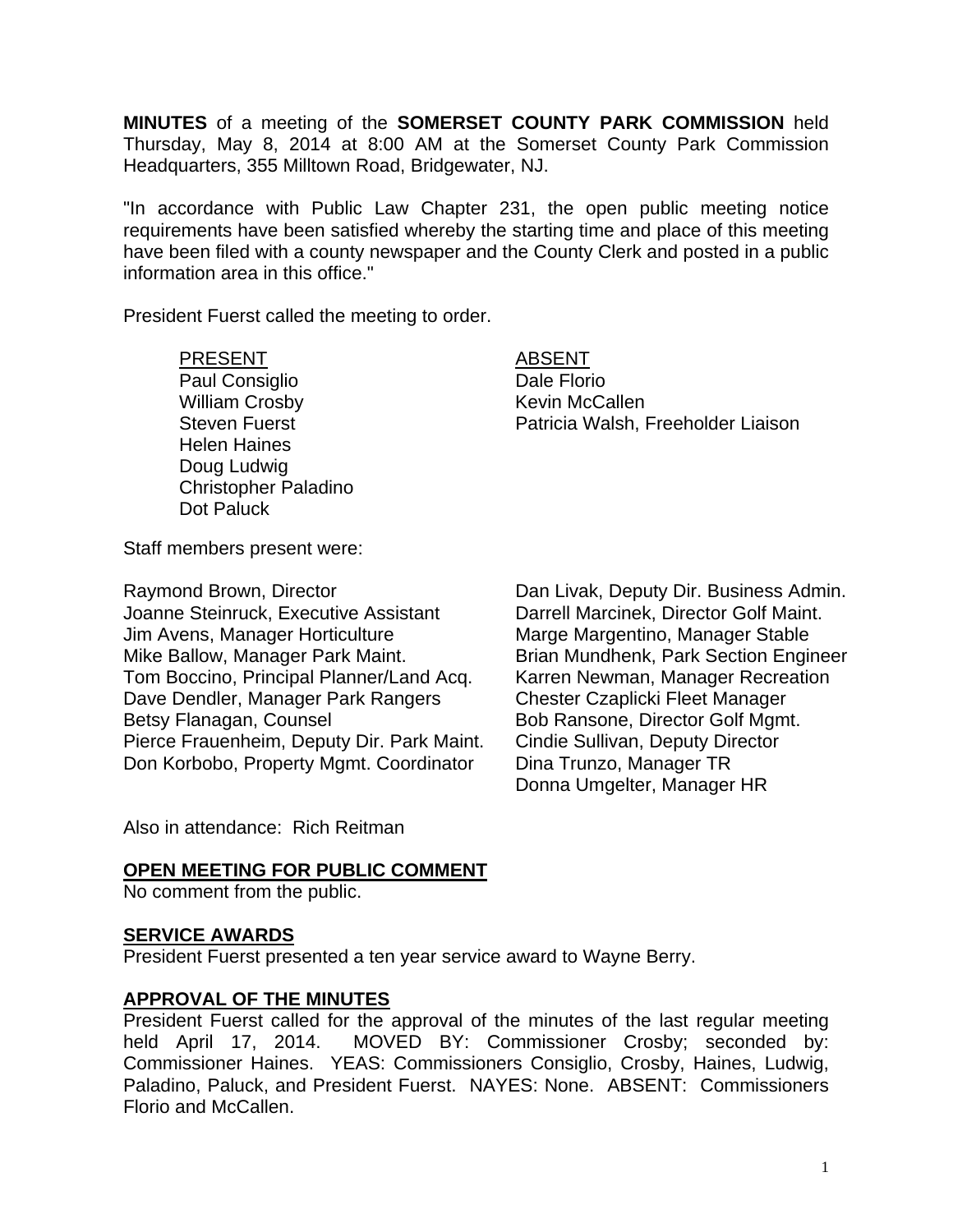## **APPROVAL OF BILLS FOR PAYMENT**

President Fuerst asked Counsel Flanagan if the discussed potential issue of conflict of interest with the vendors and Commissioners has been resolved. Betsy reported that she has been working with Yvonne Childress. The Park Commission can adopt the same policy that the County uses. Betsy commented that it will be further discussed at the June meeting. Steve asked for a copy of the policy.

## **Resolution R14-038 – Payment of Claims**

Resolution authorizing payment of bills for \$677,317.77 comprising of check numbers 255751-255761, 255442-255499, 255682-255747, and 255849-255902. MOVED BY: Commissioner Crosby; seconded by: Commissioner Consiglio. YEAS: Commissioners Consiglio, Crosby, Haines, Ludwig, Paladino, Paluck, and President Fuerst. NAYES: None. ABSENT: Commissioners Florio and McCallen.

## **DIRECTOR'S REPORT**

Director Brown submitted a report for the month of April 2014.

## **CONSENT AGENDA**

## **RESOLUTIONS**

The following resolutions were MOVED BY: Commissioner Crosby; seconded by: Commissioner Consiglio. YEAS: Commissioners Consiglio, Crosby, Haines, Ludwig, Paladino, Paluck, and President Fuerst. NAYES: None. ABSENT: Commissioners Florio and McCallen.

## **Resolution R14-039 – Extending the 2014 Temporary Budget**

Resolution extends the 2014 Temporary Budget to June 30, 2014. Ray Brown reported that the County's budget has not been adopted due to the State not yet approving the County budget. After the County adopts its budget on May 13, the Park Commission will adopt their budget at the June 19 meeting.

## **Resolution R14-040 – Award of Contract for Actuarial Services to Comply with the Government Accounting Standards Board (GASB45)**

Resolution awards a contract to Aon Consulting, Inc. The cost is not to exceed \$6,000.

## **Resolution R14-041 – Authorizing the Sale of Surplus Equipment**

Resolution authorizes the sale of surplus equipment.

## **Resolution R14-042 – Award of Second Year of a Three-Year Contract for Furnishing of Irrigation Control System Support and Services to the Golf Division**

Resolution awards a contract to Storr Tractor Company. The cost is not to exceed \$12,000.00.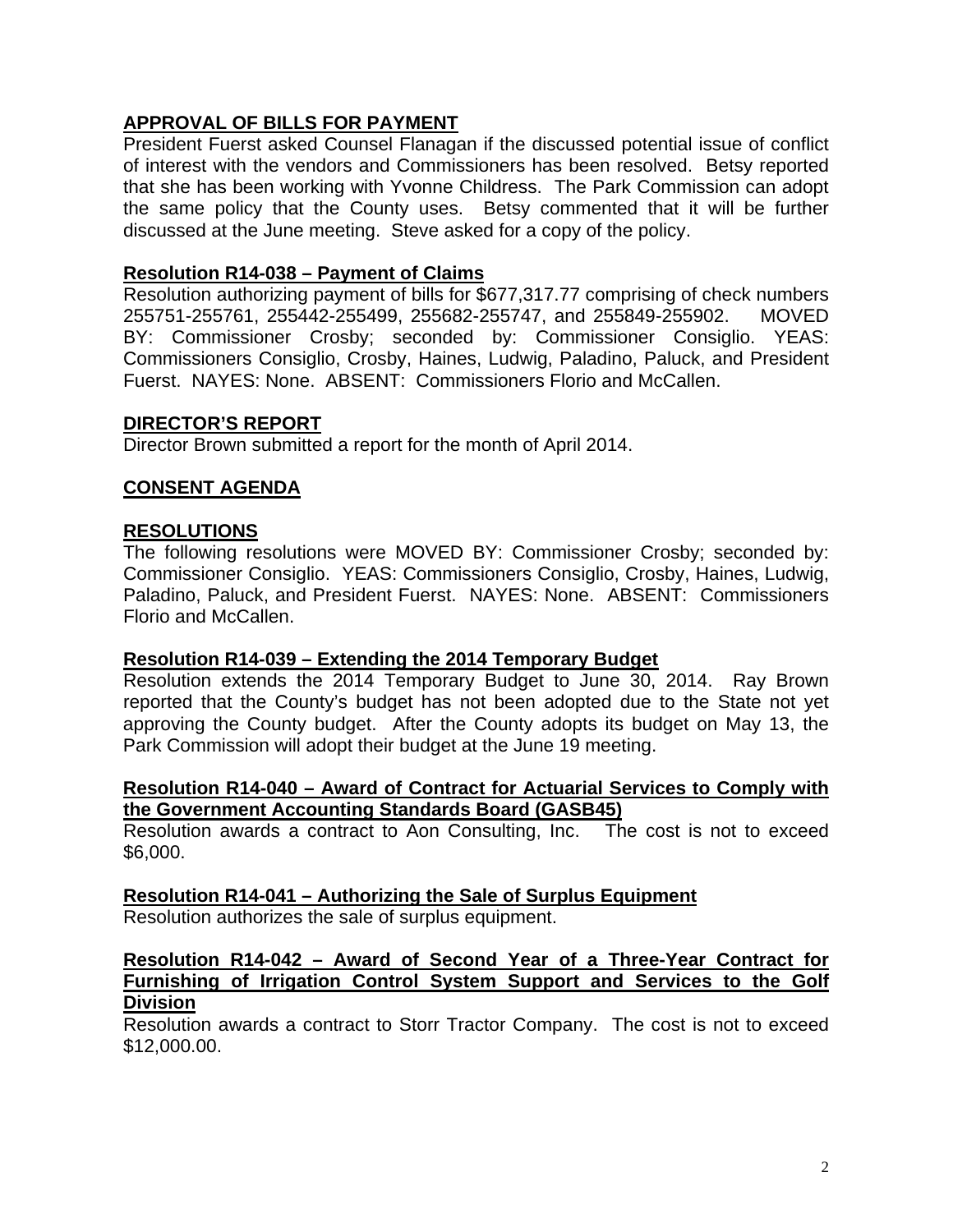## **Resolution R14-043 – Award of Second Year of a Five-Year Contract for Food and Beverage Concessions and Vending Services**

Resolution awards a contract to Henpat, LLC for Green Knoll, Quail Brook, Spooky Brook, Warrenbrook Golf Courses, and Warrenbrook Pool. The Park Commission will receive \$6,759.95 in rent for 2014.

## **Resolution R14-044 – Award of Year Four of a Five-Year Contract for Coin Operated Optical View Concession**

Resolution awards a contract to The Tower Optical Company, Inc. for optical viewers at Washington Rock Park. The Park Commission will receive \$1,061.00 in rent for 2014.

## **Resolution R14-045 – Award of Morris County Co-Op Contract for Purchase of Three (3) 2014 Ford F-550 Mason Dump Trucks**

Resolution awards a contract to Route 23 Automall and the cost is as follows:

| (3) 2014 Ford F-550   | \$65,627 per vehicle \$196,881.30 |
|-----------------------|-----------------------------------|
| (3) Meyer 9 Foot Plow | \$4,360/ per vehicle \$13,080.00  |
| Grand Total:          | \$209,961.30                      |

**Resolution R14-046 – Award of Morris County Co-Op Contract for Purchase of a 2015 Ford F-550 Heavy Duty Cab Chassis with 11 Foot Service Body** 

Resolution awards a contract to Beyer Ford. The cost is not to exceed \$38,264.

## **COMMITTEE REPORTS**

## **FINANCE/BUSINESS ADMINISTRATION**

A report was submitted for the month of April 2014.

Dan Livak reported that the 2014 Operating Budget will be adopted at the June Park Commission meeting. Spending has been conservative as much as possible. Revenue is less than average due to the weather. Bob Ransone reported that Golf revenue is 13.7 percent less that the three year average. It is \$284,900 less than the revenue in 2013. There was no golf rounds played from the middle of January to early March. Golf rounds are 26 percent less than in 2013. Bob reported that golf sales are five percent more than in 2013.

## **HUMAN RESOURCES**

Commissioner Consiglio, Chair of the Committee, submitted a report for the month of April 2014.

Donna Umgelter, Manager Human Resources reported that seasonal employees continue to be hired and the openings are listed on the report. The County training classes will begin after the budget is adopted. Donna will then begin scheduling classes for the Park Commission.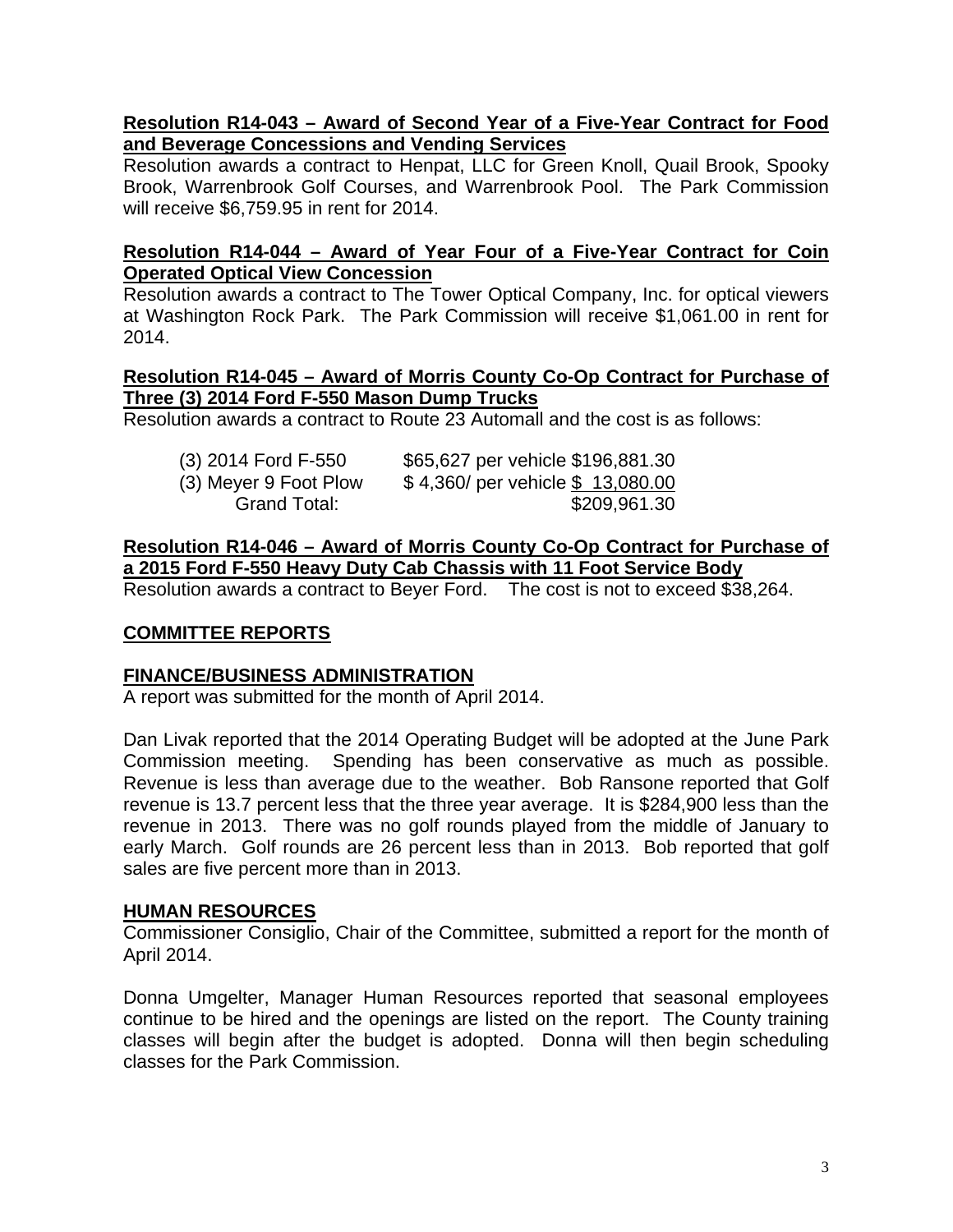## **LEISURE SERVICES**

Commissioner Ludwig, Chair of the Committee, submitted a report for the month of April 2014.

Cindie Sullivan, Deputy Director reported that the Volunteer Recognition dinner will be held on May 15 at Neshanic Valley. The Howe Athletic Complex ribbon cutting will be held on May 22 at 3:00 p.m. The EEC has been selected in an experiment with planting blight resistant chestnut trees. The chestnut trees are becoming extinct and the EEC was selected as a location. The EEC has held two events to promote reducing our carbon footprint. Eco Rally was held April 1 to 15 and it entailed the participants keeping a daily log and record the simple tasks completed to minimize carbon footprint. There were 1,000 participants. Project E.A.R.T.H. – Swamp Search was another event that was held on April 27. Participants went on a scavenger hunt on the trails. Cindie mentioned that the Pro/Celebrity Golf Tournament requires a tremendous amount of work and because of all the time that Ray Brown and Dina Trunzo put into the event, it was successful.

Dina Trunzo, Manager Therapeutic Recreation reported that she participated in County special needs roundtable discussion on gaps in services for people with disabilities ages newborn to 21 due to changes at the state level. Therapeutic Recreation is part of the discussion as funding that families receive could impact payment for TR programs. Staff is finalizing all camp activities and Dina has finished the assessments on the new campers. There are approximately ten new children of the 40 attending camp this summer. Dina is working on finalizing the numbers from the Pro/Celebrity Golf Tournament.

Karren Newman, Manager Recreation reported that Warrenbrook Pool registration continues. The 4<sup>th</sup> annual Spring Adult Bocce League began on May 6 at Colonial Park. There are 14 teams that play Tuesday evenings. Spring Yoga has begun and the putting course and paddle boats will open on May 10. The May Day Masters Miniature Golf Tournament at the Colonial Park Putting Course took place in spite of the rising flood waters, only two pre-registered foursomes did not show up. There were eight foursomes that participated in the event. President Fuerst asked about Green Knoll Tennis Center repairs. Karen reported that the restrooms are near completion. The County has approved the resurfacing and the lights will be completed in the fall.

Marge Margentino, Manager Stable reported that Family Fun Day had more than 1,700 people in attendance. The Stable will be holding its first Equine Assistance Therapy session with the Lord Stirling School. It is a 45 minute non-mounted session including working with a psychologist teaching student's trust and bonding through horses. On May 12 the Mother's Day Ride will be held which is sold out. Rebel had an eye removed due to glaucoma. He is the star of his own book – Rebel's Pirate Adventure. Rebel will be visiting the Somerset County Library for a children's program which will be focused around pirates and Rebel. The Hunter Pace will be held on May 18.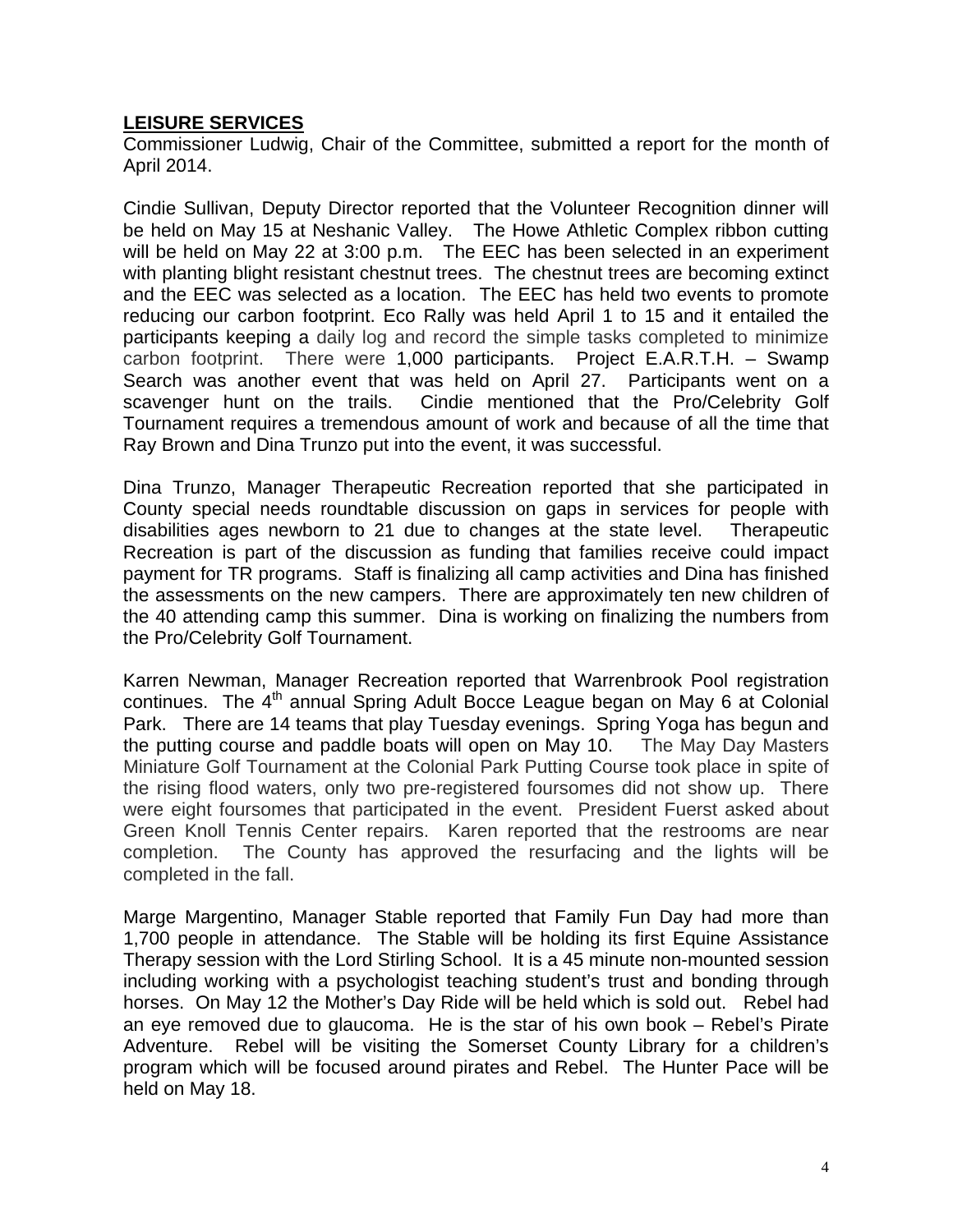## **GOLF MANAGEMENT**

Commissioner Paluck, Chair of the Committee, submitted a report for the month of April 2014.

Darrell Marcinek, Director of Golf Maintenance reported that the weather has created a delay in golf conditions. An example would be that staff has yet to cut the grass at certain locations at Warrenbrook Golf Course. Green Knoll and Spooky Brook have been certified as Groundwater Guardian Green sites. There are four certificate holders in New Jersey and the Park Commission is all four. Warrenbrook will be certified River-Friendly this year. The DEP has awarded Green Knoll a Certification of Environmental Stewardship for our River-Friendly and groundwater actions. The driving range mats are being replaced at Spooky Brook, Quail Brook, and Neshanic Valley.

President Fuerst asked if there was a way to use the certifications to inform the golfers what the Park Commission is doing to protect the environment and help with golfers. Commissioner Paluck reported that the certifications will be really important in the future, especially dealing with droughts and reserving ponds. The certifications will be a huge benefit in the future and keeps the Park Commission proactive. Rich Reitman reported that press releases have been distributed. Bob Ransone reported that he would work with GolfNow to have the certifications advertised. Cindie Sullivan commented that Maryann Zecca does a great job with putting that information on the Park Commission website. Ray thanked Darrell and his staff for their work on achieving those certifications.

Bob Ransone, Deputy Director Golf Management reported that when Jim Palko retired on April 1 the fleet management between golf and park maintenance was combined. The Park Commission hired Chet Czaplicki as the Fleet Manager. The County high school championship was held and went well. Alice Chen, a senior, shot a 66 and beat all the boys.

## **INFORMATION MANAGEMENT**

A report was submitted for the month of April 2014.

## **VISITOR SERVICES**

Commissioner Crosby, Chair of the Committee, submitted a report for the month of April 2014.

Dave Dendler, Manager Park Rangers reported that the Rangers continue to work on the trails; Washington Valley Park in particular. Dave has one seasonal vacant position left to hire. National Trails Day will be held on June 7 at Washington Valley Park at 9:00 a.m. Chris Thaler handles that event which has 20 to 30 volunteers. There will be gang training held next week. The training will help staff identify possible gang activity in the parks and what to do when they see it.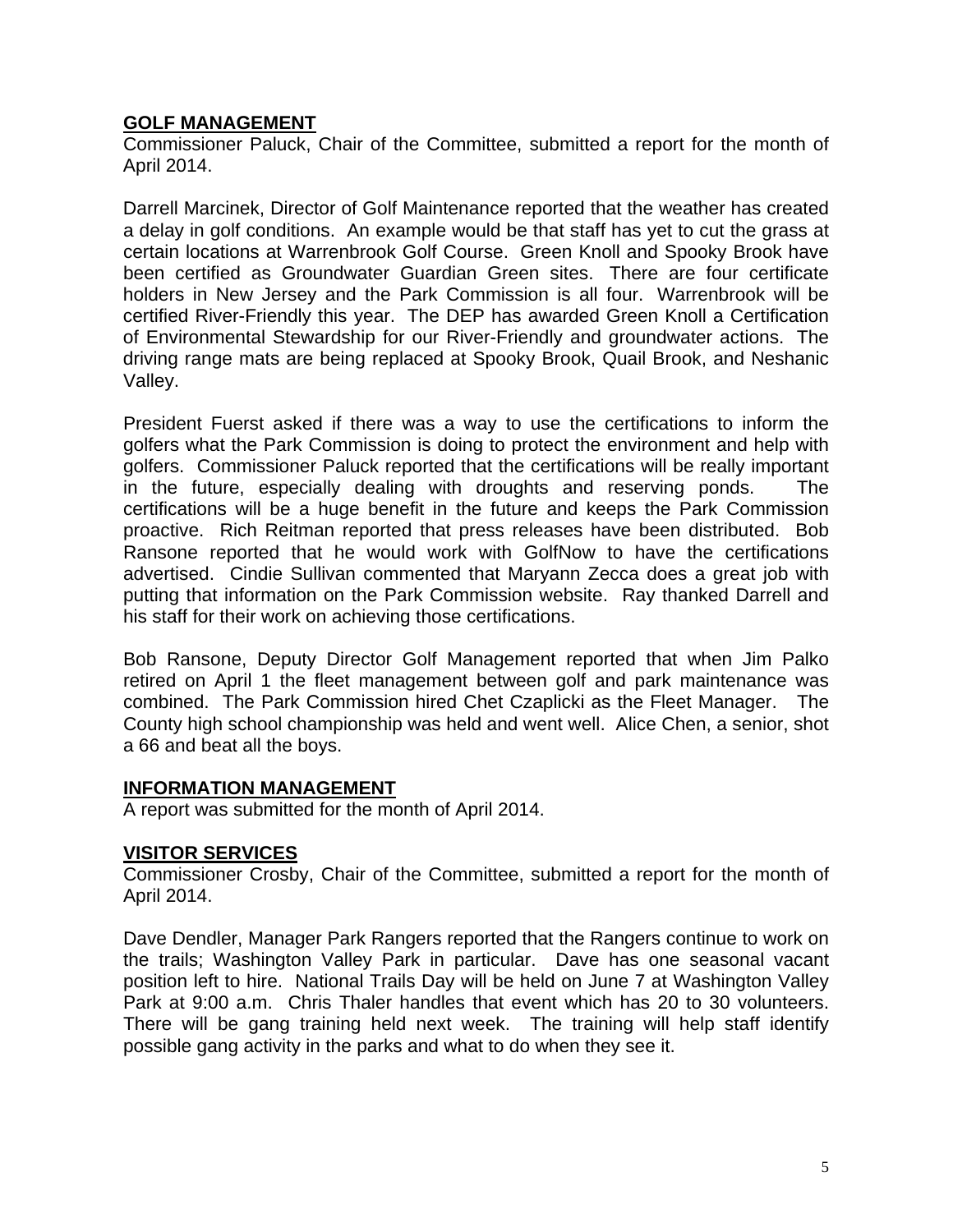## **PROPERTY MANAGEMENT**

Commissioner Crosby, Chair of the Committee, submitted a report for the month of April 2014.

Don Korbobo, Property Management Coordinator reported that Special Projects staff was helpful in troubleshooting two buried electric power lines at the Ross Farm apartment and well house. The five inches of rain last week flooded the well house but the damage was minimal. The Trilogy Repertory Group is hosting a Colonial Day field trip at the Ross Farm for fourth graders today. The hunting bids for two parcels will be opened on May 28.

## **PLANNING AND LAND ACQUISITION**

Commissioner Haines, Chair of the Committee, submitted a report for the month of April 2014.

Tom Boccino, Parks Section Principal Planner, Land Acquisition reported that ten acres have been acquired in the Sourland Mountain Preserve. Tom mentioned that the County just closed on a farmland preservation project that included the donation of an 11 acre trail easement to the County. The project was a partnership of several groups including D&R Greenway Land Trust, Somerset County Farmland Preservation Program, Somerset County Open Space Preservation Program, and the Federal Farmland Preservation Program. Commissioner Consiglio asked how much land has been acquired this year and how much open space is currently in the County's inventory? Tom reported that approximately 20 acres have been acquired in 2014 and the total inventory exceeds 14,000 acres.

## **CAPITAL FACILIITES – CONSTRUCTION and ENGINEERING**

Commissioner Paladino, Chair of the Committee, submitted a report for the month of April 2014.

Brian Mundhenk, Park Section Engineer reported that construction is progressing on the Pine Grove pavilion at Colonial Park and the Restroom Building at Green Knoll Tennis Center. The East County Trail, which is Phase I, is under construction but currently stalled due to wet ground conditions. Bids will be received on May 20 for the resurfacing of the Green Knoll tennis courts. The courts will be resurfaced in the summer and early fall. This is a project that is temperature sensitive and must be done in the warm weather. The Green Knoll tennis lighting is part of the sports lighting bid that includes construction of a second basketball court on Milltown Road with lighting and lighting for the soccer field at North Branch. It is hopeful that the bid package will be ready in early June. The lighting can be done once the bid is awarded but the tennis court lighting will be done at the end of the season.

## **PARK MAINTENANCE & HORTICULTURE**

Commissioner Consiglio, Chair of the Committee, submitted a report for the month of April 2014.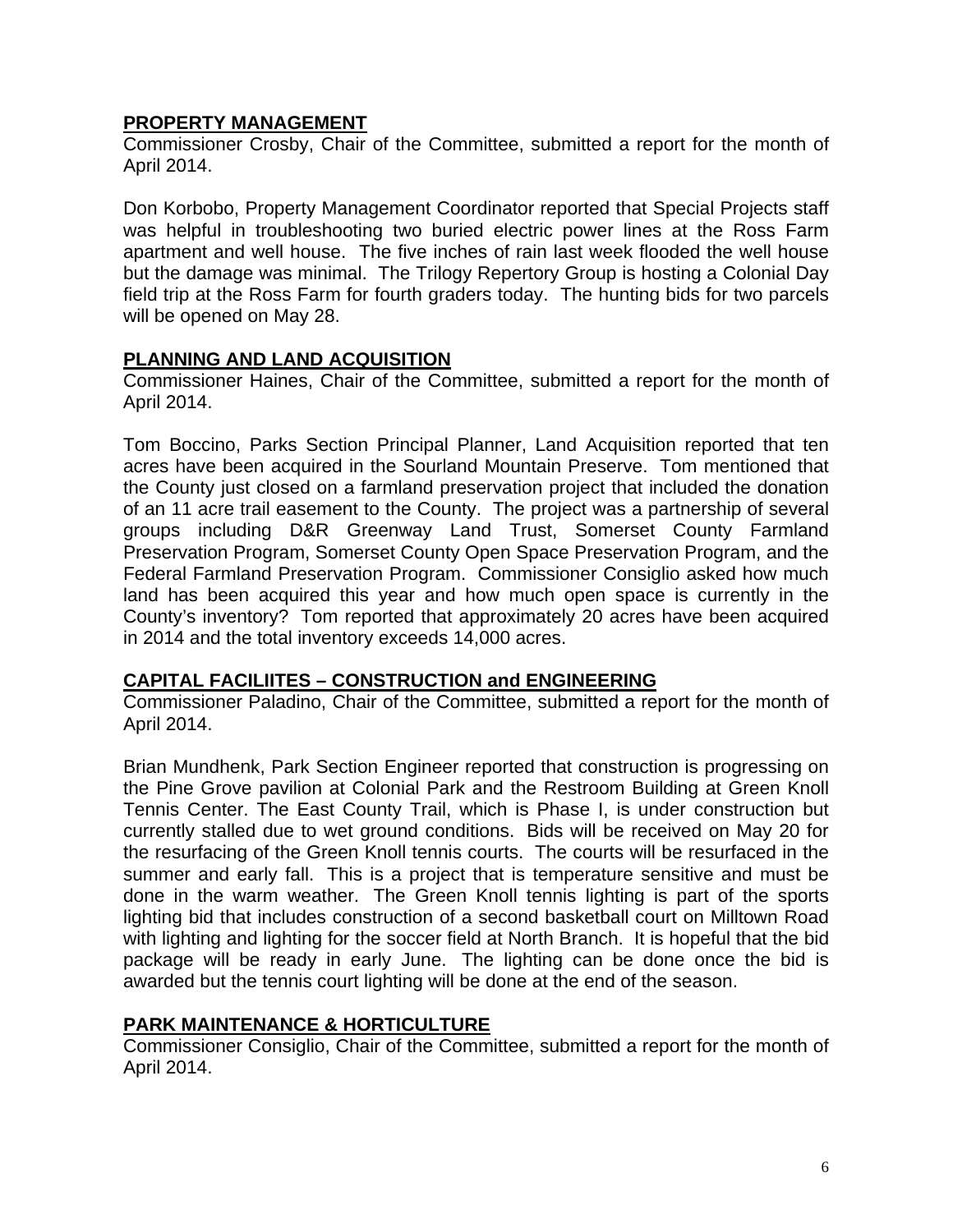Jim Avens, Manager Horticulture reported that the Buck Garden plant sale grossed more than \$20,000 and netted \$9,741.00. The plants not sold will be for sale at the Rock Garden Society Evening Soiree and the profits will be split amongst the Rock Garden Society and Buck Garden in June. The Horticulture Department staff held two successful pruning classes, one at Buck Garden, and the second at Colonial Park Garden. They were hands-on demonstration classes. The 39<sup>th</sup> annual Rose Day at Colonial Park will be held on June 14 from 10 a.m. to 3 p.m. There will be lectures, guided tours, and Bruce Crawford, Director of Rutgers Gardens, will be a speaker. All are invited to attend.

Mike Ballow, Manager of Park Maintenance reported that some parks received more than six inches of rain. Duke Island Park was closed for two days to give staff time to clean the park of debris. The Park Ranger staff and other volunteers assisted. The water in Duke Island Park was tested by Bridgewater Township before the park could reopen. More than 800 tires were retrieved from the Raritan River. Mike worked with Tom Boccino and the Wetlands on that project. This was done with a grant from the state. Staff is busy mowing the grass and performing spring cleanup.

Pierce Frauenheim, Deputy Director reported that Duke Island Park was closed for two days. Park Ranger staff and volunteers assisted with the cleanup which was done in one day. Pierce thanked all that helped. There was a dog show scheduled at North Branch Park that had to be moved to another area due to flooding. Washington Rock Park had some damage to the monument and Pierce will be meeting with the state on the repairs. The Cricket Pitch is ready to open May 10 and the ribbon cutting for Howe Athletic Complex will be held on May 22. Skillman and Gaiser share staff which is a great help. Seasonals will begin later than normal to save money and wait for the weather to change. The Go Green Committee is gearing up with Shawn McCrohan and Jim Avens involved. Currently the Committee is looking at Green Brook stream cleanup at the end of May. Commissioner Consiglio commented that the five inches of rain caused so much damage and thanked the staff for their cleanup efforts.

## **AUDIT COMMITTEE**

No report this month.

## **FREEHOLDER'S REPORT**

No report this month.

## **OLD BUSINESS**

Ray Brown reported that having Chet as the Fleet Manager to oversee the Park Maintenance and Golf rolling stock will be a big help. Duke Farms hosted a Raritan River Sustainable Summit. Raritan Borough has been aggressive with the redevelopment of its river frontage and is examining revised zoning which I will be a key element to the Commission's trail initiative. Ray thanked all that assisted with the Pro/Celebrity Golf Tournament and the Commissioners that participated. The Park